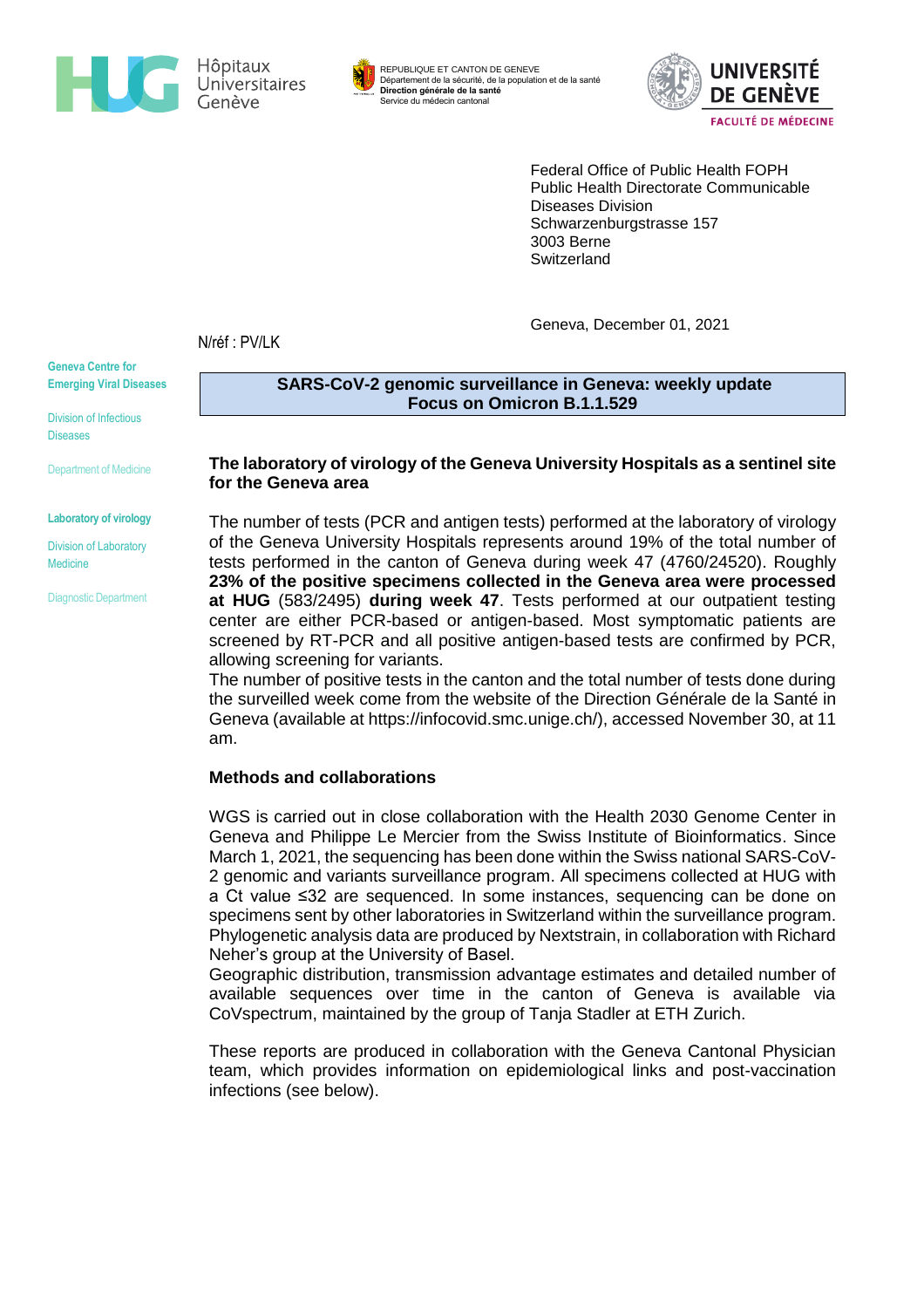

During week 47, the **absolute number of positive SARS-CoV-2 tests sharply increased** (doubled), along with the mean positivity rate over 7 sliding days, which reached more than 14%.

Similarly, at our **outpatient symptomatic testing center**, the **mean positivity rate continued to increase and reached 26% on average**.

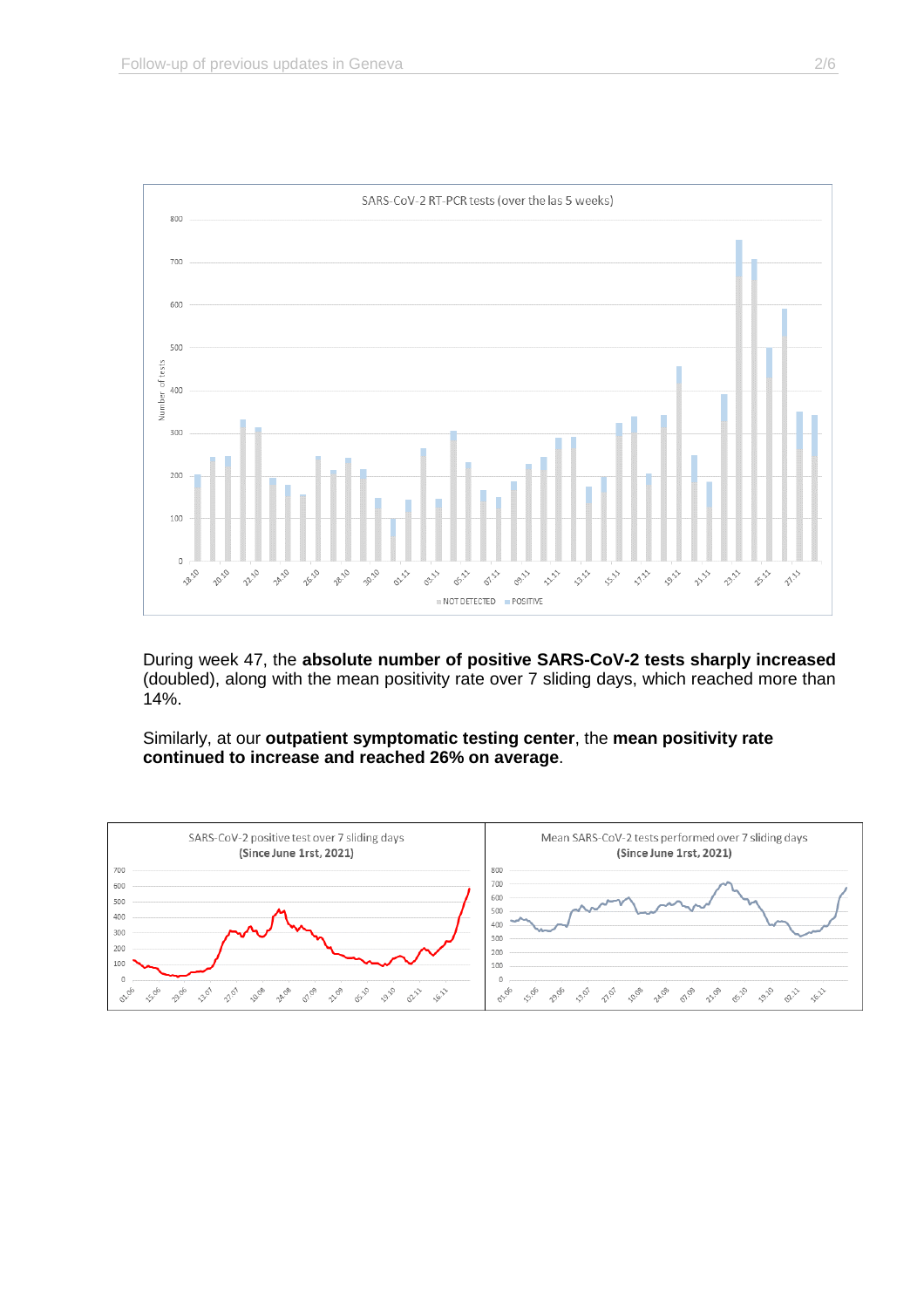

# **SARS-CoV-2 lineages identified by whole-genome sequencing at HUG from samples (Ct value ≤32) collected from Geneva residents**

Results of WGS of 797 sequences submitted to GISAID between September 27 and November 14, 2021.

\*Partial data for week 46 (November 15 to November 21), as sequencing is still ongoing. Numbers will be updated in the next report.

## **Delta or one of its sub-lineage has been identified in all the available SARS-CoV-2 sequences collected over the last 2 months. Worldwide, this variant and its sublineages are retrieved in more than 99% of available sequences**.

AY.4.2 is circulating in the community since the beginning of October. It hasn't been increasing in frequency in the canton of Geneva over the last 6 weeks.

We still observe a large variety of different Delta sub-lineages circulating in the community, without any trend towards any out-competition by a specific variant. As Delta sub-lineage diverge, more sub-lineages are being delineated (not depicted here).

Note that the Omicron variant has been confirmed by Sanger sequencing on a sample collected on November 25 (see below).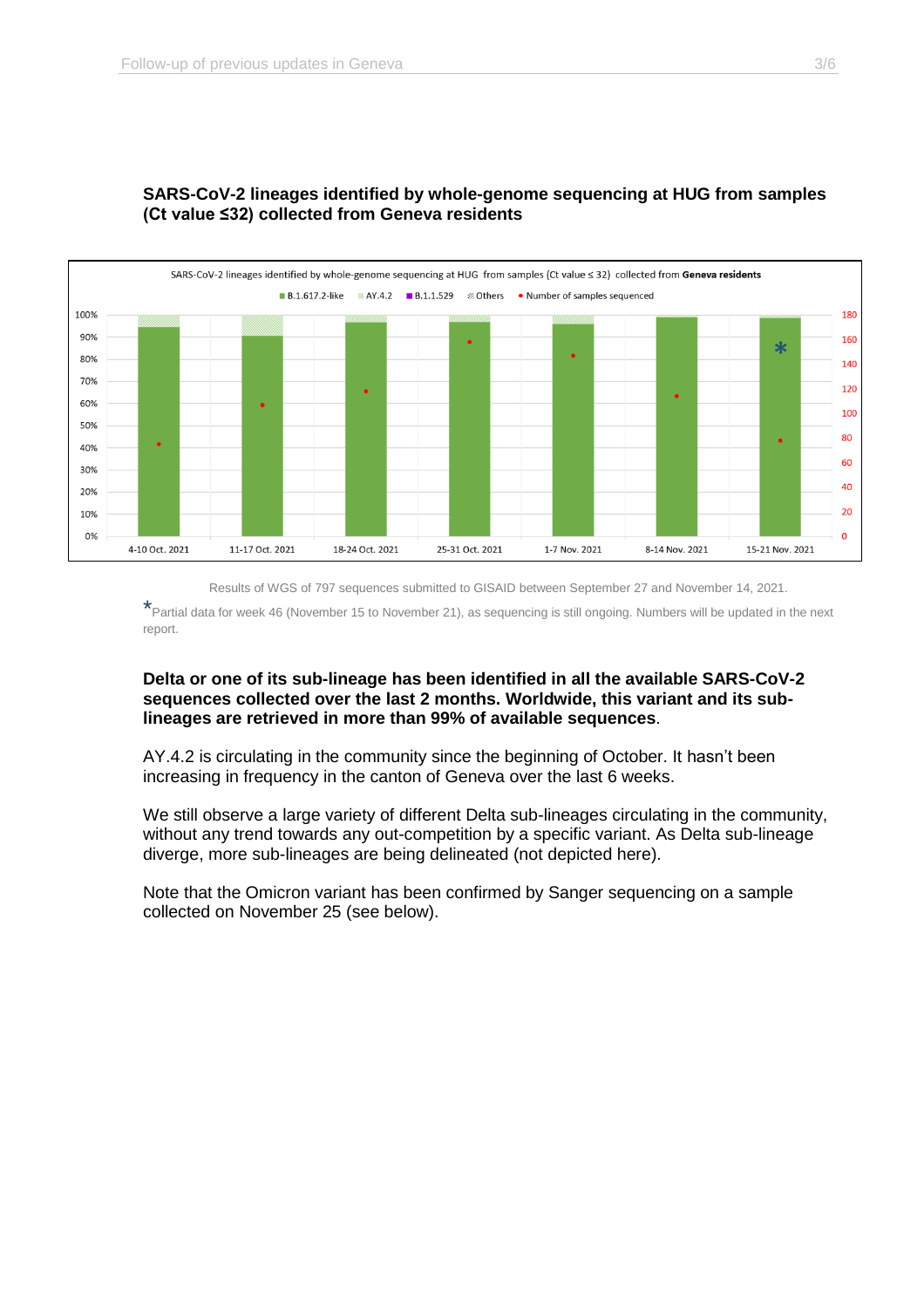### **Focus on B.1.1.529: the Omicron variant**

On 26 November 2021, the lineage B.1.1.529 was designated and the WHO upgraded it to **variant of concern** (VOC) status on 26 November. The earliest known case was detected on 9 November 2021 in South Africa.

This variant is notable for having the **highest number of mutations ever seen** along the whole genome ( $> 50$ ) and in the gene coding for the Spike protein ( $> 30$ ), many of which occur at sites linked to increased transmissibility (ie: N501Y, P681H), or immune escape (E484A). In particular it has a large number of mutations (15) in the RBD, as well as a heavily mutated N-terminus (4 mutations, 7 deletions, and 3 insertions). Both the RBD and the Nterminus are major antibody targets. It furthermore carries the R203K and G204R mutations in the nucleocapsid protein that have been linked to greater transmissibility as well.

Preliminary results confirm that despite the set of its mutations, **Omicron can still be detected by common RT-PCR tests used in Switzerland** (COBAS-6800 and Liat, Roche; GeneXpert, Ceipheid; TaqPath), **and by rapid antigenic diagnostic tests** (including SD Biosensor/Roche, Abbott, Flowflex, CTK Biotech, Premier Medical Corporation). Confirmation is pending. Notably, the deletions in the N-terminus of the Spike protein result in S-gene target failure (also called "S drop out") in some RT-PCR screening, as was observed with the Alpha variant. In the context of world-wide dominance of Delta with the Alpha variant having essentially disappeared, the "S drop out" may thus be used as a proxy for the presence of Omicron.

**Data are not clear enough regarding its emergence, its transmissibility, its severity or its immune escape properties**, and more information will follow in the next reports. However, this variant carries mutations that are known to independently favor immune escape and to decrease neutralization of convalescent and/or vaccinees sera. Of note, the effectiveness of monoclonal antibodies used in clinical practice may be affected.

While it is **too early to say if Omicron can outcompete Delta**, it is clear that it has a sustained transmission chain in southern Africa. Epidemiological data are awaited within the next days/weeks.

As of November 30, 2021, community transmission was announced in the UK, Germany, and in the Netherlands. Given the high proportion of Omicron detection among SARS-CoV-2 positive returning travelers from southern Africa, this variant is likely widespread in this part of the world.

On November 28, a sample tested at Geneva University Hospitals collected in Geneva from a **non-vaccinated returning traveler from South Africa** on November 23 was the **first in Switzerland to be confirmed with a "S drop out" and suggestive of Omicron**. Sequencing failed due to low viral loads.

**On November 30**, **a second sample** collected on November 25 **in an unvaccinated patient** who had close contact with the first probable case tested positive for the "S drop out" and **confirmed to be Omicron by Sanger sequencing**.

**Both of these patients were returning travelers from South Africa who traveled together.** Date of arrival in Switzerland was November 21. The confirmed case, who is a Geneva resident, is therefore an imported case who was infected in South Africa. **None were vaccinated.** They did not report any close contacts with other people since their arrival in Switzerland.

The **systematic screening for the "S drop out" was implemented at HUG** on SARS-CoV-2 positive specimens with Ct value < 32 tested for primary diagnostic in our laboratory since November 27. Results will be displayed in the next report.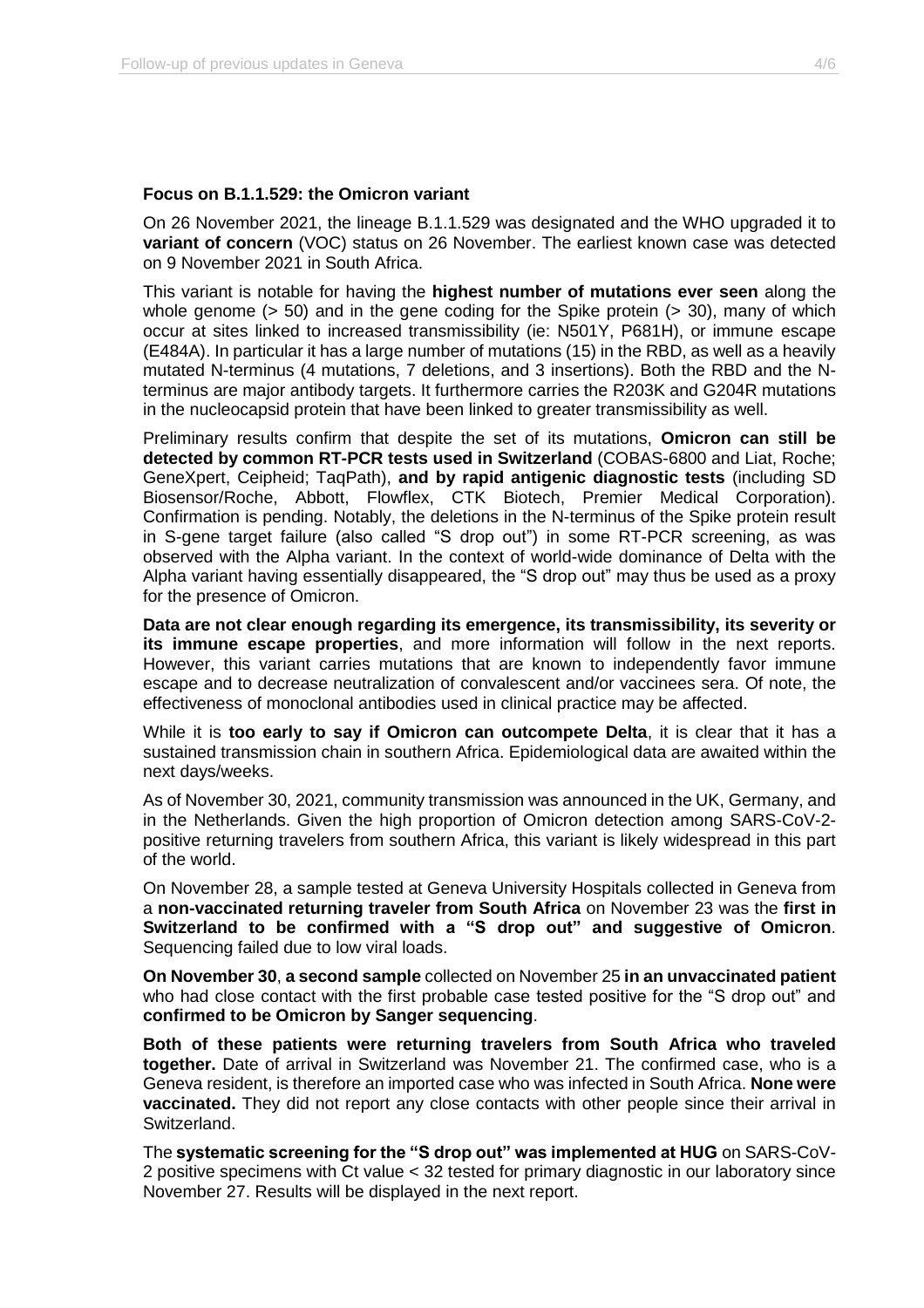### **Post-vaccination infections in the canton of Geneva**

Post-vaccination infection is defined here as a positive SARS-CoV-2 test occurring more than 14 days after the second vaccine dose. This surveillance is done in collaboration with the Direction Générale de la Santé (DGS) of Geneva. Data are collected by the DGS of Geneva during contact tracing calls after having obtained informed consent from SARS-CoV-2 positive patients. The list of patients with post-vaccination infections is sent weekly to HUG virology laboratory, which makes an effort to retrieve initial diagnostic samples in order to ensure sequencing, as recommended by FOPH.

Among the 2495 new COVID-19 cases reported by the Direction Générale de la Santé in Geneva over week 47, 709 (28%) have been identified as post-vaccination infections.

Although absolute numbers are still low, there is an increasing trend in the proportion of fully vaccinated hospitalized patients over time, mostly in the elderly > 75 years-old. 40% of them are hospitalized because of a comorbidity, with acute COVID (not because of COVID).

Please refer to the report of the Geneva Center for Emerging Viral Diseases regarding progression of COVID-19 hospitalizations at Geneva University Hospitals distributed on November 30, 2021, which includes data from mid-July to November 28, 2021.